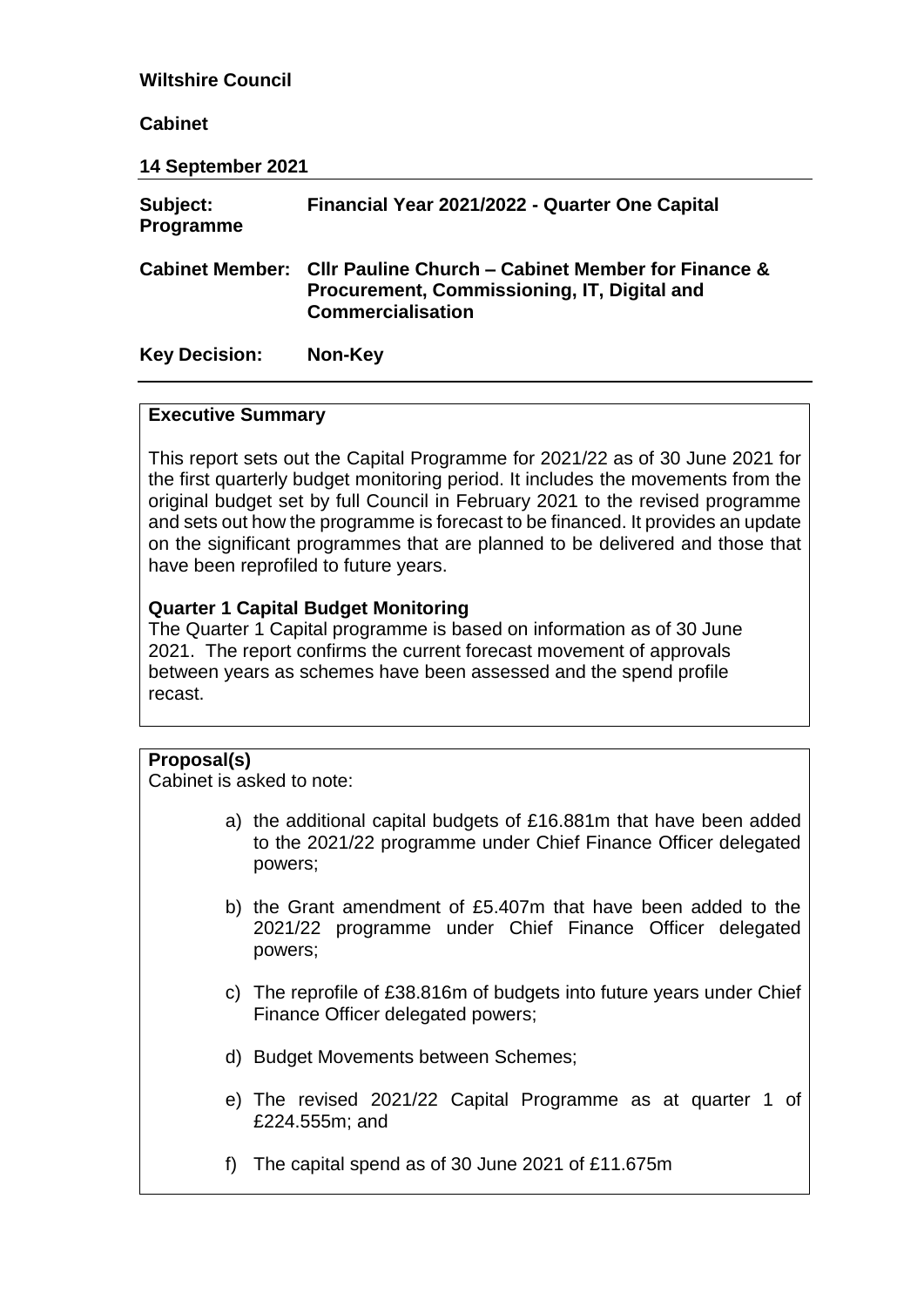Cabinet is asked to approve:

- g) Approve £2.2m of the £5m ringfenced budget for Melksham House site so development can commence once planning consent is received subject to successfully securing £3.3m Levelling Up funding and remove the balance of £2.8m as no longer required;
- h) Remove £2.545m of budget allocated to Wiltshire College Loan as this has been accounted for through the balance sheet rather than the capital programme so is not required;
- i) Remove £0.075m of budget allocated to HRA Council House Build Programme Phase 1 as this has completed and is no longer required; and
- j) Approve transfer of up to £1.500m from "Other Capital Schemes to be approved" budget to match fund or, fully fund two new Children's Homes.

# **Reason for Proposal(s)**

To inform effective decision making and ensure sound financial management as part of the Councils overall control environment.

To inform Cabinet on the financial position of the Council on the 2021/22 capital programme as at Quarter 1 (30 June 2021).

# **Terence Herbert – Chief Executive**

**Andy Brown – Corporate Director of Resources & Deputy Chief Executive (S.151 Officer)**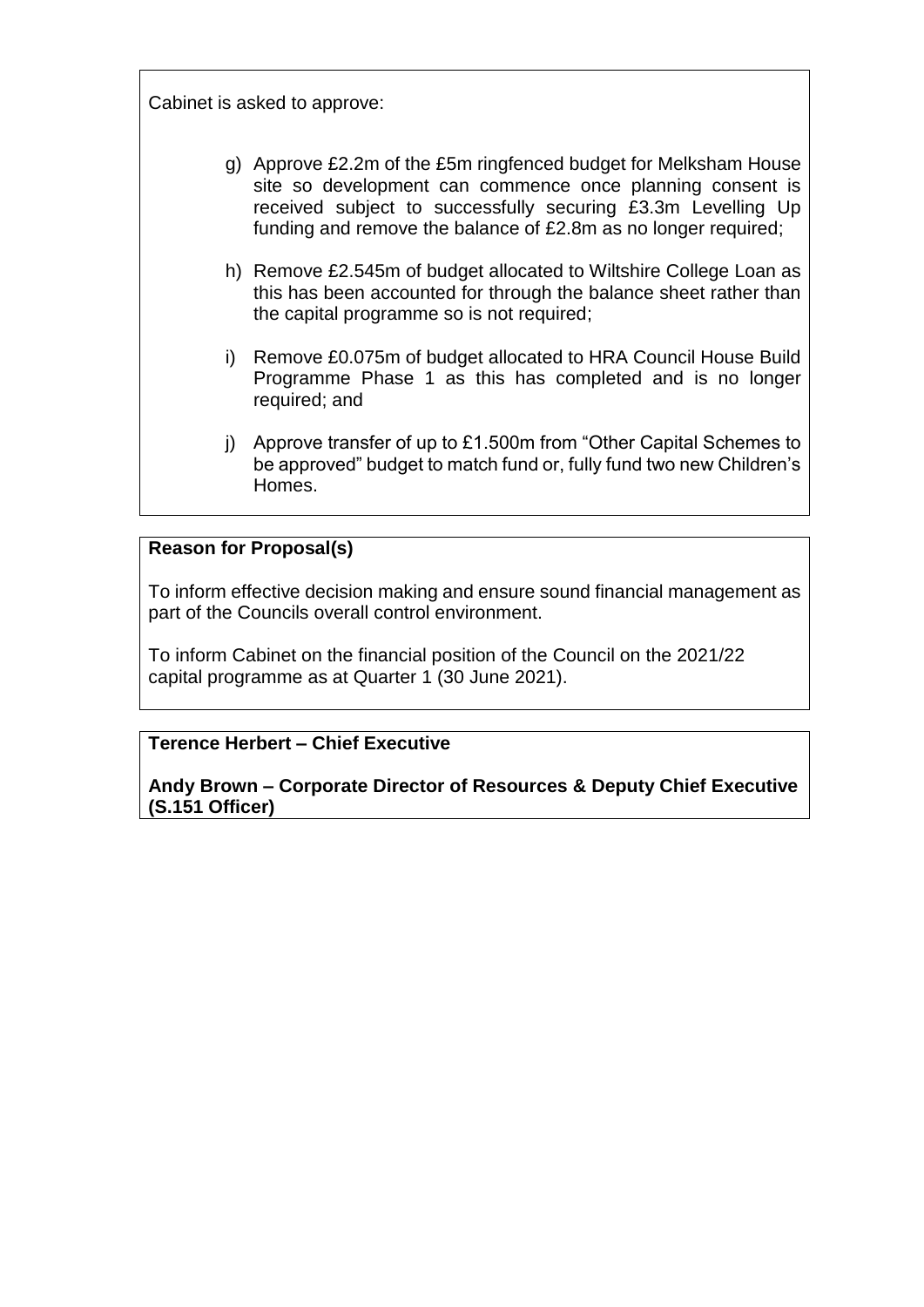| <b>Wiltshire Council</b> |                                                                                                                               |
|--------------------------|-------------------------------------------------------------------------------------------------------------------------------|
| <b>Cabinet</b>           |                                                                                                                               |
| 14 September 2021        |                                                                                                                               |
| Subject:                 | Financial Year 2021/2022 - Quarter One Capital<br><b>Programme</b>                                                            |
| <b>Cabinet Member:</b>   | CIIr Pauline Church – Cabinet Member for Finance &<br>Procurement, Commissioning, IT, Digital and<br><b>Commercialisation</b> |
| <b>Key Decision:</b>     | Non-Key                                                                                                                       |

# **Purpose of Report**

1. To advise Members of the 2021/22 Capital Programme position as at Quarter 1 (30 June 2021) with suggested actions as appropriate.

# **Relevance to the Council's Business Plan**

2. Budget monitoring and reporting supports effective decision making and the alignment of resources and financial performance to the Council's priorities and objectives as laid down in the Business Plan.

# **Background**

# **CAPITAL PROGRAMME MONITORING 2021/22 – QUARTER 1**

3. The Council approved a net capital programme budget for 2021/22 of £214.351m at its meeting on 23 February 2021. As part of in year budget monitoring and the final year end position Cabinet approved the reprogramming of £6.392m and slippage of £20.340m into 2021/22, this increased the Capital programme to £241.083m.

## **Main Considerations for the Council**

- 1. As part of quarter one review the Chief Finance officer has authorised the addition of £16.881m budget under his delegated powers. These increases are set out in Appendix B and discussed later in the report, these increases have no effect on the net funding position of the programme or the approved borrowing level.
- 2. Capital schemes have also been reviewed and £38.816m budget has been reprogrammed into future years to align with forecast programme delivery. There are no negative financial or reputational implications to report from this re-programming.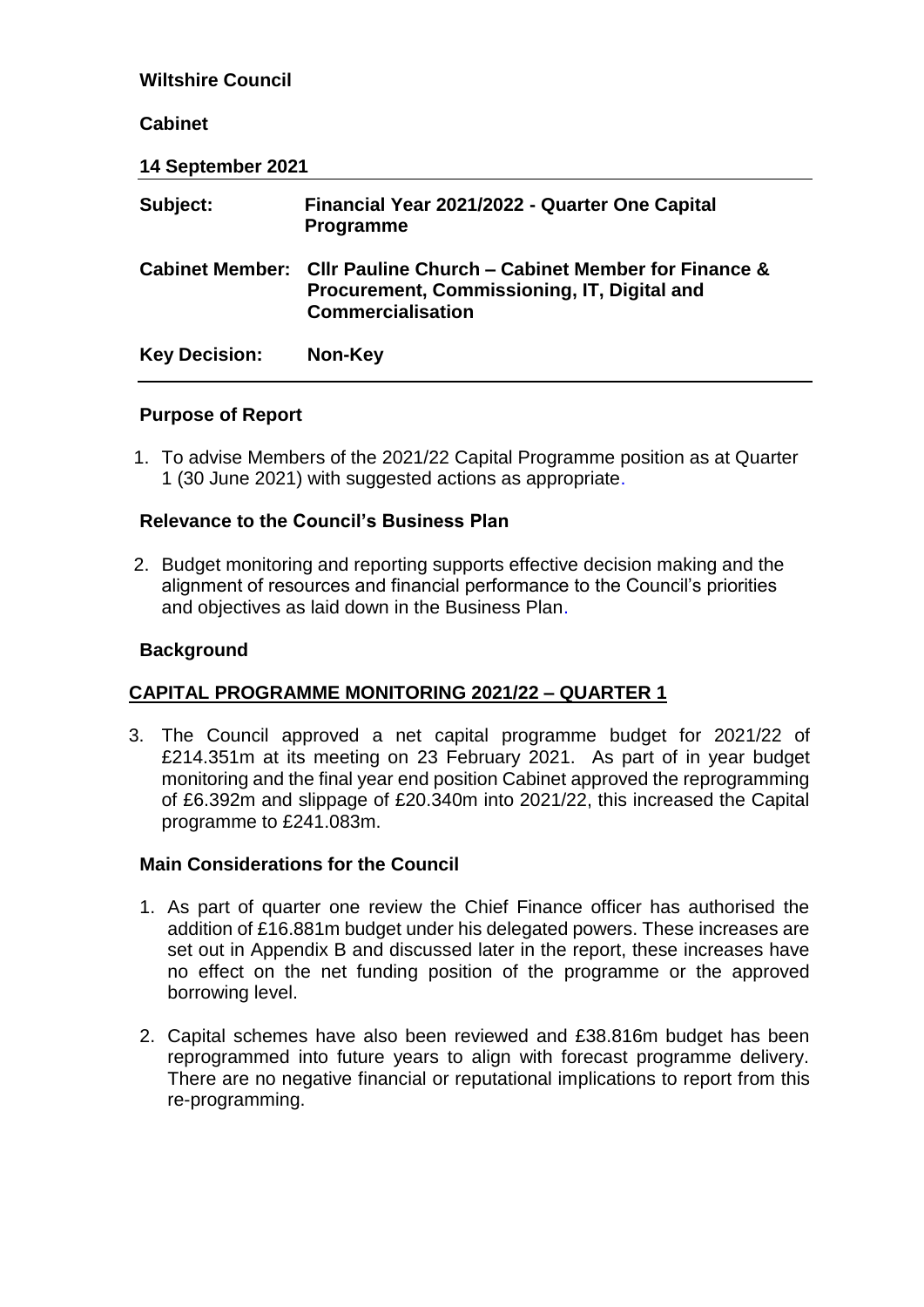- 3. Cabinet is asked to note the Government Grant amendments of £5.407m as presented in Appendix B. This aligns forecast grant in the capital programme to actual allocations.
- 4. The Capital Programme for 2021/22 stands at £224.555m as of 30 June 2021 after the above changes have been made. The table below summarises the budget movements discussed.
- 5. Cabinet is asked to authorise a total of £5.420m reduction in Capital programme budgets. This affects three schemes. Wiltshire College Loan £2.545m, this budget is not required as due to the structure of the Loan it does not need to go through the capital programme. The Loan has been issued to Wiltshire College and is presented on the Council Balance sheet as a long term Debtor. Melksham House Capital budget £2.8m, based on current proposals this budget will no longer be required and HRA New Build Programme Phase 1 £0.075m, this phase is now complete, and has come in under budget so this element is no longer required.

|                                                                                     | £'m       |
|-------------------------------------------------------------------------------------|-----------|
| Original Capital Programme Approved by Full Council Feb 2021                        | 214.351   |
| Amendments to Capital Programme as part of 2020/21 Monitoring and Year end Position |           |
| Budgets reprogrammed into 2021/22                                                   | 6.392     |
| Year end position budget transfer from 2020/21 into 2021/22                         | 20,340    |
| Amendments to Capital Programme from Qtr. 1 Review to Note:                         |           |
| Additional budgets added to the programme                                           | 16.881    |
| Grant amendments                                                                    | 5.407     |
| Budgets reprogrammed from 2021/2022 into future years                               | $-38.816$ |
| Capital Programme 2021/22 as at 30th June 2021                                      | 224.555   |
| Requested Budget reductions for approval Qtr. 1                                     | $-5.420$  |

Table 1 – 2021/22 Q1 Capital Programme Amendments

- 6. This is an ambitious capital programme at £224.555m, historically Wiltshire Councils average annual Capital Programme spend is circa £100m. There are however some significant schemes included in the programme that is driving the budget level, these are detailed in the report below.
- 7. The total capital expenditure as at quarter 1 is £11.675m, approx. 5% of the total budget. The low spend figure is an indication that schemes are progressing slower than anticipated, however officers at this stage are still forecasting that these schemes will progress and spend to budget in 2021/22.
- 8. The biggest implication from not delivering the capital programme as planned is linked to schemes funded by borrowing. This impacts on the Financing and Investment Income and Expenditure revenue budget which is set based on the programme for the previous financial year.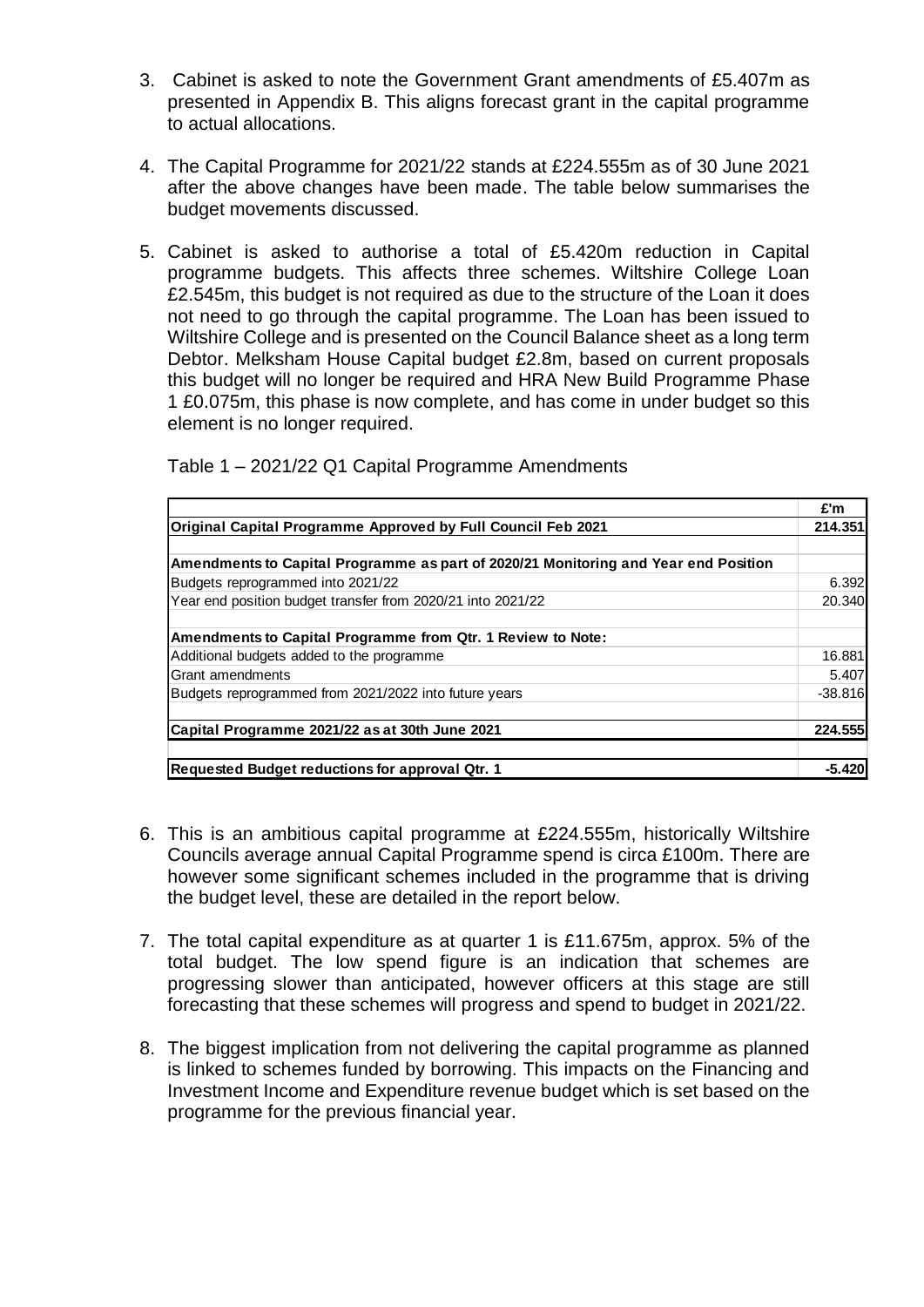- 9. Reported in the quarter one revenue budget monitoring report is a £1.869m underspend on the Financing and Investment Income and Expenditure budget as a result of the 2020/21 capital programme year end position.
- 10. The 2021/22 capital schemes funded by borrowing inform the Financing and Investment Income and Expenditure budget for 2022/23, if the programme is set too high and is not deliverable then revenue budget is set aside that is not required and is diverted away from key services. The programme needs to be reviewed to ensure it is robust and achievable, this will be done as part of budget monitoring and the quarter 2 review will be key to informing the 2022/23 Budget setting process.
- 11.A detailed financial position by scheme is shown in Appendix A for cabinet to review. The summary position is shown in the table below.

|                                               | <b>Original</b><br><b>Budget</b><br>Approved<br>Feb 2021 | <b>Revised</b><br><b>Budget</b> | <b>Actual</b><br>Spend as<br>at Qtr. 1 | % Actual<br>to Budget |  |
|-----------------------------------------------|----------------------------------------------------------|---------------------------------|----------------------------------------|-----------------------|--|
|                                               | ₹<br>£m                                                  | <u>B</u><br>£m                  | <u>ତ</u><br>£m                         | C/B<br>£m             |  |
| Corporate Director - People                   | 33.597                                                   | 28.380                          | 1.980                                  | 7%                    |  |
| Corporate Director - Resources                | 83.988                                                   | 89.202                          | 2.027                                  | 2%                    |  |
| Corporate Director - Place & Environment      | 65.189                                                   | 79.995                          | 5.874                                  | 7%                    |  |
| General Fund Total 2021/22                    | 182.774                                                  | 197.577                         | 9.881                                  | 5%                    |  |
| <b>Housing Revenue Account</b>                | 31.577                                                   | 26.978                          | 1.794                                  | 7%                    |  |
| <b>General Fund and HRA Programme 2021/22</b> | 214.351                                                  | 224.555                         | 11.675                                 | 5%                    |  |

Table 2 – 2021/22 Q1 Capital Programme

## **People**

12.The table below shows the quarter 1 capital programme summary position for People Directorate. The revised budget stands at £28.380m and spend is currently at 7%. A thorough review of programme budgets have been undertaken and £11.494m has been reprogrammed into future years. The budget has been increased under CFO powers by a total of £3.005m, this represents a new SEND grant of £2.055m from Department for Education into High Needs Provision, this has then been re-programmed so that £1.555m of this grant is moved into future years. A S106 developer contribution of £0.950m has been added to Basic Need for works at Clarendon Academy.

| ט שושטו<br>LUL 17LL UUDILUI 1 TUGTUMMU, TUUDIU UUTTIUUU |                                                          |                                 |                                        |                       |
|---------------------------------------------------------|----------------------------------------------------------|---------------------------------|----------------------------------------|-----------------------|
|                                                         | <b>Original</b><br><b>Budget</b><br>Approved<br>Feb 2021 | <b>Revised</b><br><b>Budget</b> | <b>Actual</b><br>Spend as<br>at Qtr. 1 | % Actual<br>to Budget |
|                                                         | A                                                        | <u>B</u>                        | <u>ତ</u>                               | C/B                   |
|                                                         | £m                                                       | £m                              | £m                                     | £m                    |
| <b>Education &amp; Skills</b>                           | 23.619                                                   | 16.472                          | 1.734                                  | 11%                   |
| Joint Commissioning                                     | 9.978                                                    | 11.888                          | 0.246                                  | 2%                    |
| Learning Disabilities & Mental Health                   | 0.000                                                    | 0.020                           | 0.000                                  | 0%                    |
| <b>Corporate Director - People</b>                      | 33.597                                                   | 28.380                          | 1.980                                  | 7%                    |
|                                                         |                                                          |                                 |                                        |                       |

Table 3 – 2021/22 Capital Programme, People Services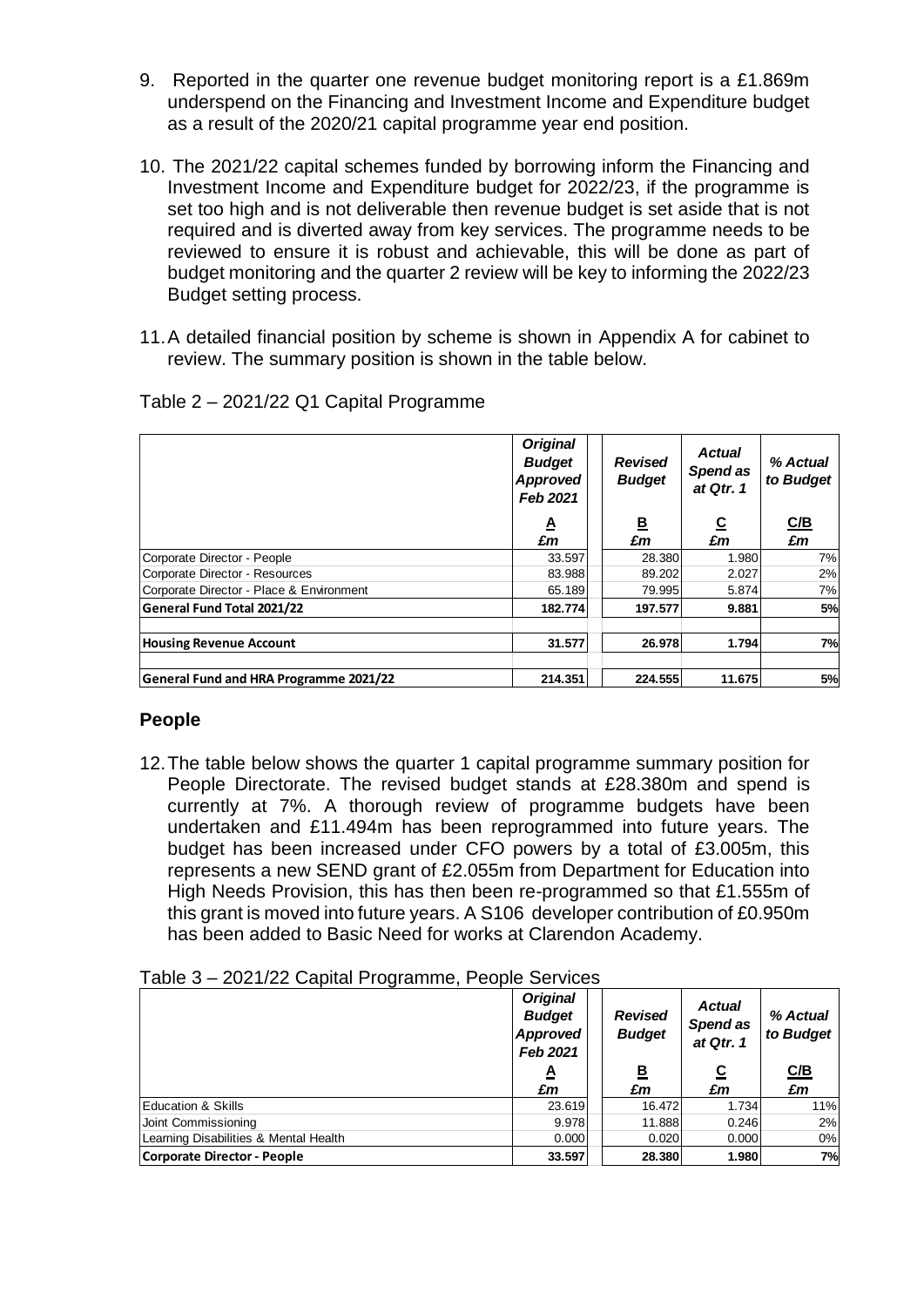## Education & Skills

- 13.In March 2021, Cabinet approved a list of 41 large, planned maintenance projects including roof replacements, full rewires and heating system replacements to be completed in 2021/22. Most of these projects will have been completed over the summer holiday period, with some larger works continuing into the Autumn term. In addition, £0.800m was set aside to fund reactive/emergency works including those identified through ongoing servicing. This has resulted in many additional projects already underway at schools and will continue to fund others as we go into the Winter season. A large scheme to replace time expired temporary accommodation at Preshute Primary has also just started on site.
- 14.Work has recently been completed on the large expansion to Melksham Oak Academy. Projects also underway include expansions to Lea and Garsdon Primary School, Bitham Brook Primary School, Marlborough St John's and the provision of a new Alternative provision unit at Hope Nature Centre. During the summer, works will have also been taking place at several schools to make them accessible for pupils with additional needs joining from September 2021.

## Joint Commissioning

- 15.SEND capital schemes are on track to deliver benefits for Wiltshire children and young people with SEND. In June we updated the Department of Education on how we have used £1.360m from them to support the creation of 155 additional high needs places over the last three years.
- 16.Wiltshire has been awarded a further £2.055 which is to be used to deliver further places primarily for September 2022. Funding will be committed throughout the year in line with local priorities and needs identified through a Specialist Provision Strategy.
- 17.The Silverwood Build programme is progressing at pace, with a detailed build design finalised through a successful and extensive programme of co-design with pupils, parents and carers, staff, and governors. On 13th July Cabinet approved the allocation of £5.283m of capital budget funded by borrowing from the "Other Capital Schemes to be Confirmed" budget and to be reprofiled to £3m in 2023/24 and £2.283m in 2024/25. The additional capital was allocated in recognition of increased and unforeseeable cost pressures due to a combination of factors including extreme volatility in the construction market with significant increases in material prices and challenges in supply, and the unique nature of the site requiring measures to protect its biodiversity. A planning application was submitted in July and if planning permission is granted the Council will work closely with the main construction partner, Willmott Dixon, over the rest of the year in preparation for a start of the main construction works in March 2023. Some enabling works will be taking place during the autumn to ensure the site is prepared for the main programme start in March.
- 18.The Silverwood build programme will deliver significant additional places from September 2023 for learners with SEND, and in the meantime, schemes have been being progressed at pace to ensure we have sufficient capacity for learners requiring specialist provision through the SEND Special School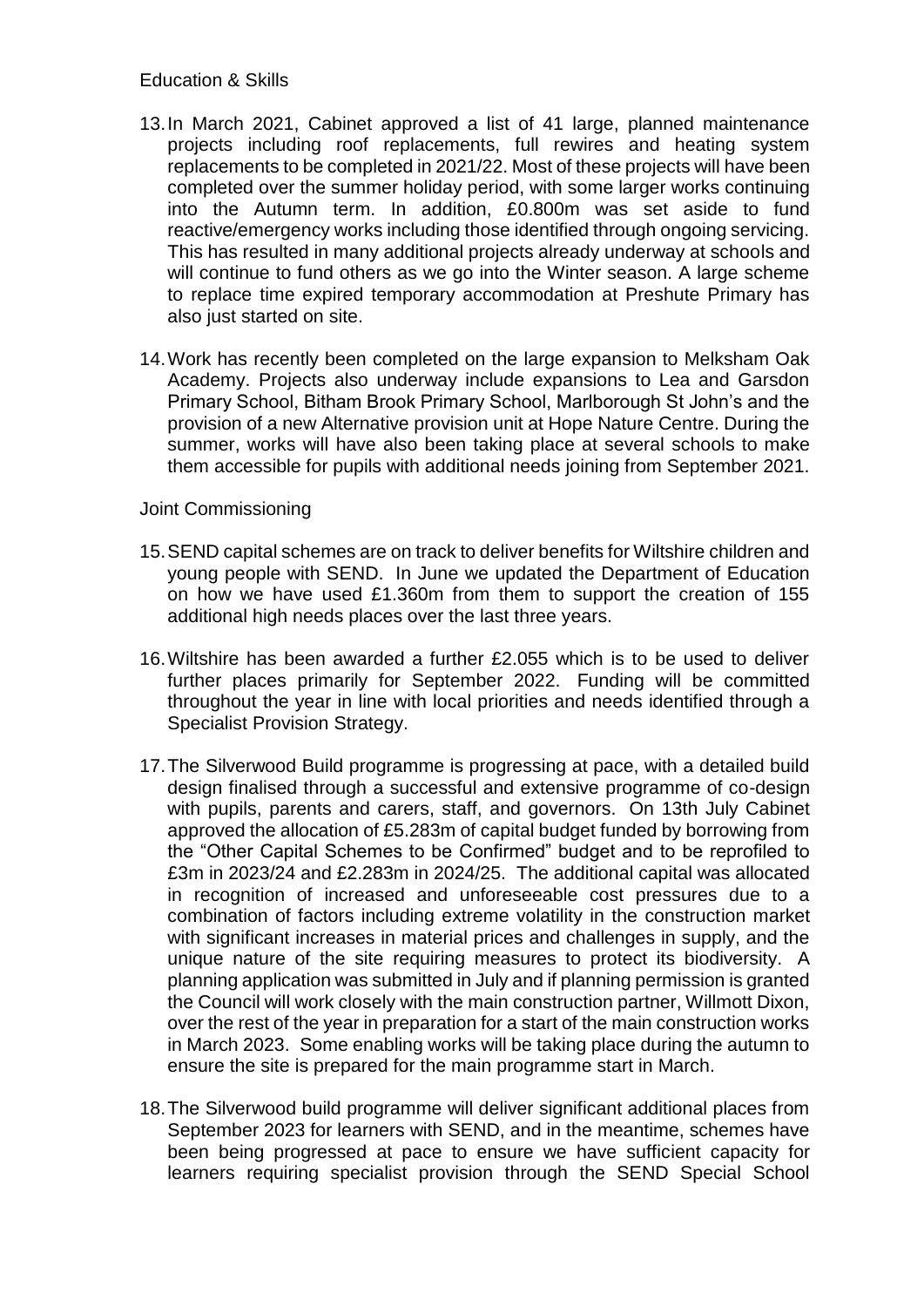Capacity and Alternative Provision budget. This will see the creation of 64 new specialist provision places across the county for September 2021 in both special schools and resource bases.

19.The Department for Education are also leading on the development of a Free School in the south of Wiltshire, working with Reach South and Wiltshire Council. They have been exploring the feasibility of the UTC site in Salisbury for this development, and the project will deliver 150 places for learners with ASD / SEMH.

# **Capital Investment Children's Homes & DfE Grant Opportunity**

- 20.Wiltshire Council has a duty to provide suitable and safe accommodation for the children and young people within our care. Where possible, we endeavour to place these children and young people into family-based care, through adoption or foster placements, but there are times when this is not appropriate for the young person. In these instances, residential care homes provide an environment for these young people where their needs can be met.
- 21.Although residential care provision exists within Wiltshire, only 24% of the looked after children under the care of Wiltshire Council are placed in the county, whilst 76% are placed in neighbouring counties or further afield. Additionally, costs for residential care are significant with a total spend in 2019/20 of £6.7m for 43 young people who required residential care during the year. The aim is to place children and young people close to their home and communities to enable them to continue with their education and maintain positive relationships in their communities. However, sometimes this is not in their best interest, and a placement further away will be required. The core issues of cost and sufficiency could be addressed by increasing the number of beds that are available in Wiltshire for placing looked after children under our care. An options paper was drafted for the Corporate Leadership Team (CLT) to explore issues and potential solutions in greater detail, presenting benefits and options for future commissioning of residential care.
- 22.The preferred option is to purchase property and commission an experienced provider to operate from the building but design a 10-bed block contract which is not limited to these properties thus providing flexibility. As the Council is able to access low borrowing rates, the providers would be able to provide care with a lower weekly unit cost and the Council will own the asset throughout.
- 23.The issue of local placements is not limited to Wiltshire and in an attempt to address this, the DfE launched a timely opportunity to bid for a share of £19.500m capital grant to build, buy or refurbish a childrens residential home to meet growing demand.

Some key highlights are:

- 50% match funding required from successful Local Authorities
- Applications to be submitted by mid October 2021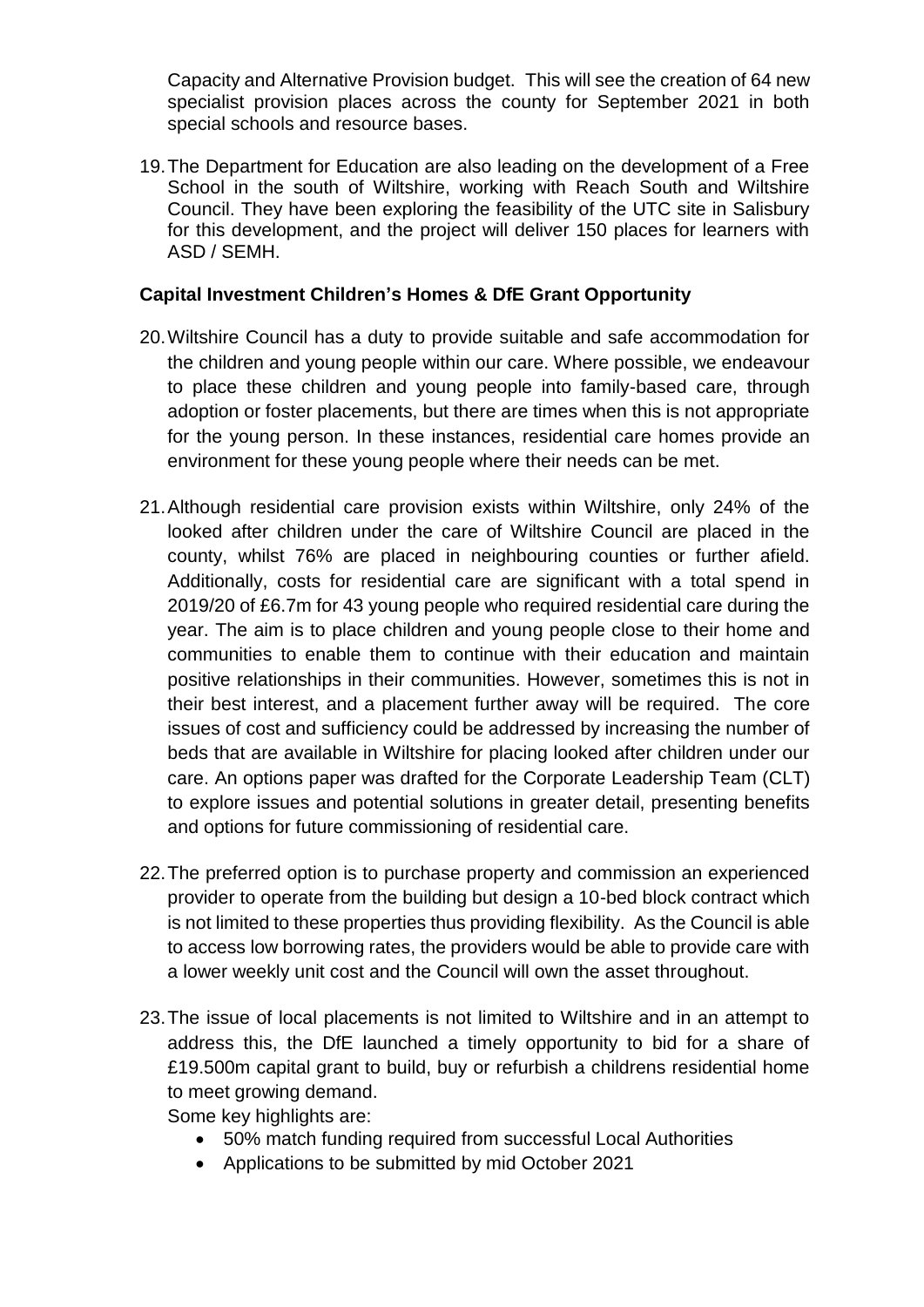- Building work to be completed by the end of March 2023
- Local Authorities able to partner with private and voluntary sector providers to operate homes
- Multiple bids are permitted per local authority
- 24.It is therefore proposed that match funding is approved for this scheme and a bid finalised over the summer and submitted to the DfE in order to take full advantage of this opportunity. Due to the late launch date and unknowns around exact purchase cost of property, the best estimate is that two homes accommodating 3 or 4 young people including required modifications could cost £1.200m to £1.500m. Should the bid not be successful or be partially successful, it is proposed that the full costs of the scheme are funded by Wiltshire Council in order to respond to the needs of young people in the county, to support them to remain in their in their communities and at a lower unit cost. It is recommended that this proposal is approved and £1.5m of budget is transferred and reprofiled from the "Other Capital Schemes tot be confirmed".

# **Resources**

- 25.The table below shows the quarter 1 capital programme summary position for Resources Directorate. The revised budget stands at £89.202m and spend is currently at 2%.
- 26.Budget of £2.545m has been recommended to be removed from Wiltshire College Loan, this is a technical reduction as it does not need to be accounted for through the capital programme. The loan has been provided and is recorded on Wiltshire Council's Balance Sheet as a long-term debtor.
- 27.As approved as part of Cabinet reports £2.150m budget has been drawn back from 2022/23 into 2021/22 for Other Capital Schemes to be confirmed and allocated to Porton Science Park to cover additional fit out on the scheme to secure tenants.
- 28.A budget movement of £5.481m has been made from IT Applications to the Evolve Project in line with previous Cabinet report recommendations, this is so that the full Evolve project cost is reported in once place to aid transparency. This budget has also been reprofiled alongside IT schemes with a total of £7.170m being moved into future years.

Table 4 – Capital Programme 2021/22, Resources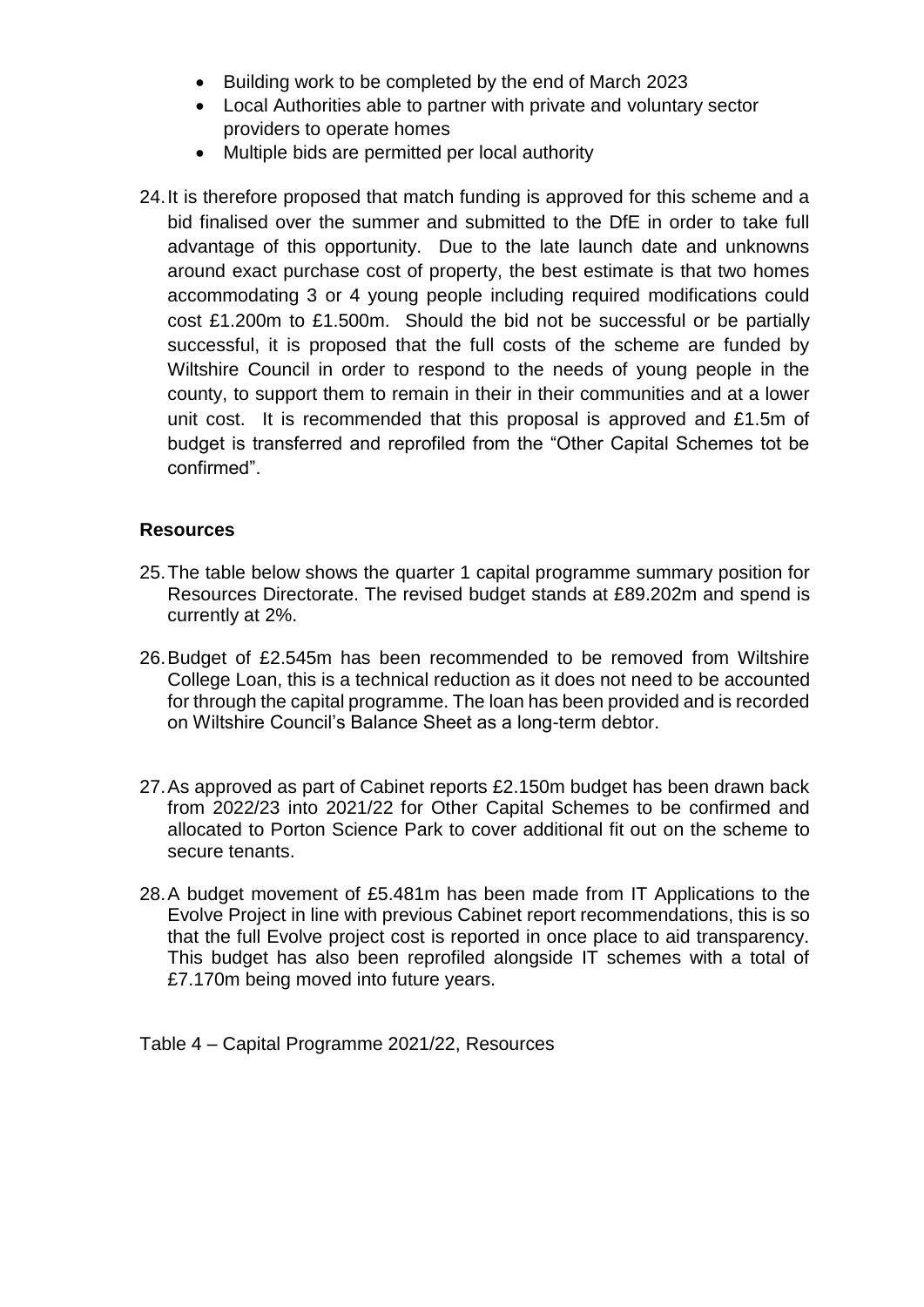|                                  | <b>Original</b><br><b>Budget</b><br>Approved<br>Feb 2021 | <b>Revised</b><br><b>Budget</b> | <b>Actual</b><br>Spend as<br>at Qtr. 1 | % Actual<br>to Budget |
|----------------------------------|----------------------------------------------------------|---------------------------------|----------------------------------------|-----------------------|
|                                  | ₹                                                        | <u>в</u>                        | <u>c</u>                               | C/B                   |
|                                  | £m                                                       | £m                              | £m                                     | £m                    |
| Housing & Commercial Development | 31.973                                                   | 39.241                          | 1.654                                  | 4%                    |
| Capital Loans to Stone Circle    | 33.827                                                   | 36.572                          | 0.000                                  | 0%                    |
| Digital & Information            | 18.188                                                   | 8.889                           | 0.300                                  | 3%                    |
| Resources                        | 0.000                                                    | 4.500                           | 0.073                                  | 2%                    |
| Corporate Director - Resources   | 83.988                                                   | 89.202                          | 2.027                                  | 2%                    |

Housing & Commercial Development

- 29.A significant programme included in this area is the Housing Infrastructure Fund and Lackham College land purchase. A Cabinet report went to Cabinet in July 2021, the budget will need to be updated based on the outcome of this meeting and subsequent discussions with landowners and Homes England, this will be done as part of the quarter two report.
- 30.Three main expansion and refurbishment projects at Highway Depots are underway this year. Wootton Basset and High Post are due for completion in October 2021, and Warminster is due to complete 2022. Two further projects for a new depot in the south west and the refurbishment and expansion of Parsonage Way are at the design stage.
- 31.Operational Property Energy Efficiency and Generation and Public Sector Decarbonisation budgets have multiple projects underway to reduce the council's carbon emissions and generate utility cost savings from the property estate. These projects include lighting upgrades, PV installations, upgraded air handling units, and the installation of air source heat pumps and include all types of property in the estate including leisure centres, depots, respite centres and hub buildings. Combined these programmes are forecast to spend £6.485m in 2021/22.
- 32.£4.042m budget is for Facilities Management works and covers essential projects on the council's property estate to repair and maintain buildings and systems to keep them open and safe. A significant amount of work is required to three multi-storey car parks and across multiple leisure centres and libraries. £0.350m budget has been moved from 2022/23 into 2021/22 to manage the pressure from the multistorey works.

Capital Loans to Stone Circle

33.This represents the capital loan funding to Stone Circle companies for 2021/22 and is aligned to the companies approved Business Plans. This is a significant programme at £34.027m and is likely to be reviewed as part of the Stone Circle governance review and updated Business Plan. This budget is funded by Loan repayments and in line with the Councils accounting policies minimum revenue provision charge is not set aside so reprogramming will not have a significant impact on future Finance and Investment revenue budgets.

Digital and Information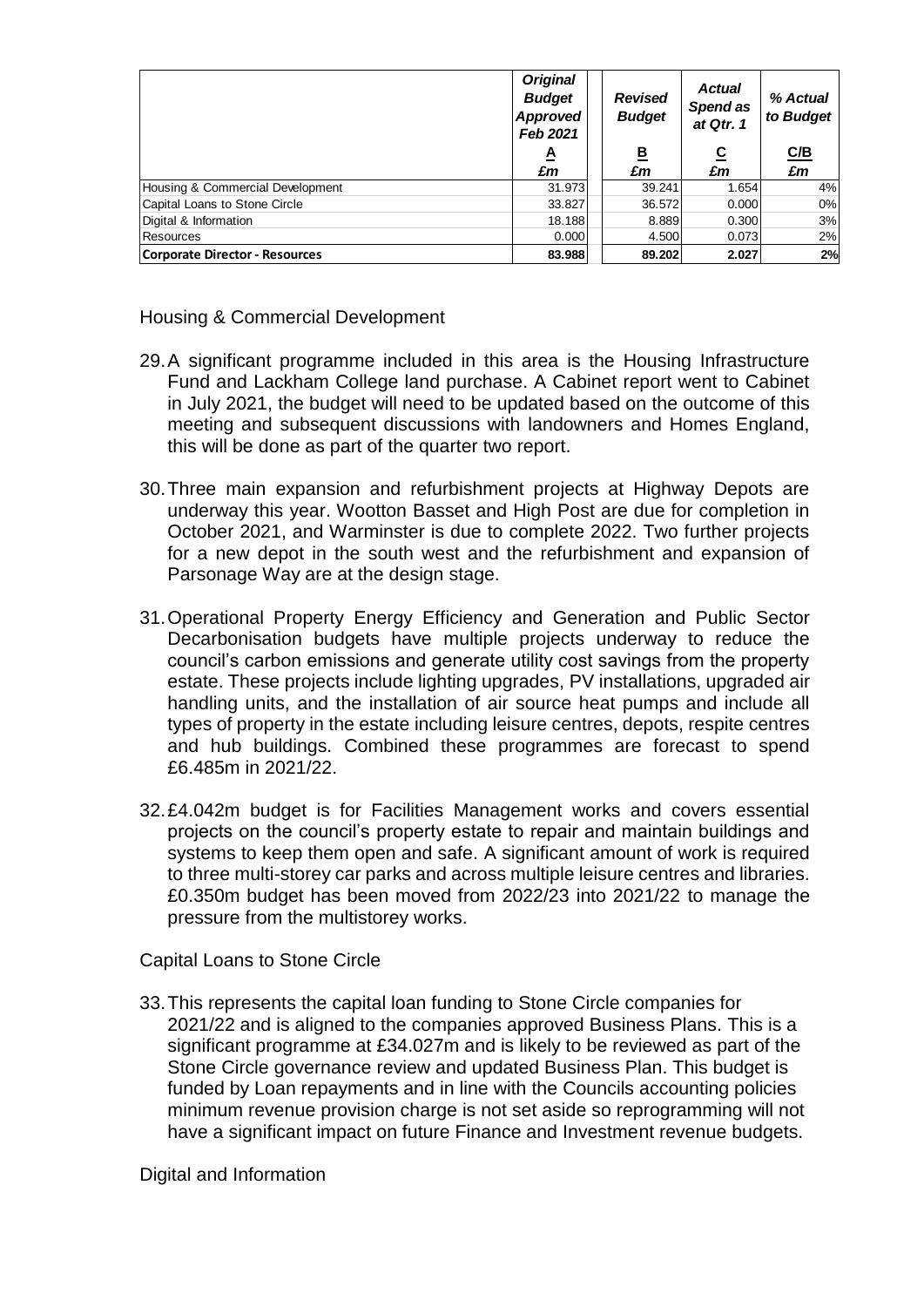- 34.ICT capital programme is shown across Applications, Get Well, Other Infrastructure and Business as usual and covers staff costs and project costs to deliver key infrastructure, applications, cost of replacing staff devices and for further digital transformation and activities and emerging fields like business intelligence. A refresh of the technology in the man council chamber will also be undertaken this financial year. The budget has been reprofiled and transferred between programmes to align to schemes delivery, overall, £4.196m will be moved into future years.
- 35.The Microsoft Navigator budget is fully committed and has been allocated to Automation as part of Organisational Recovery. This work is going to expand the use of Robotic Process Automation to automate simple tasks across the Council. This engagement will also deliver an automation team within Wiltshire Council so more tasks can be automated in the future internally without relying on 3rd parties to design and implement such automations.

#### Resources

36.The core project under Resources is the Evolve programme, which is the procurement and implementation of a new Enterprise Resource Planning (ERP) system for the Council. The budget has been reprofiled to align to programme delivery. Tender submissions have been received and are currently in the evaluation stage. Significant expenditure will be incurred when the contract is awarded, which is due September 2021. The new system is planned to go live towards the latter end of the 2022 calendar year with SAP expected to be decommissioned by March 2023.

## **Housing Revenue Account (HRA)**

37.The table below shows quarter 1 capital programme summary position for the Housing Revenue Account. The revised budget stands at £26.978m and spend is currently at 7%.

|                                | <b>Original</b><br><b>Budget</b><br>Approved<br>Feb 2021 | <b>Revised</b><br><b>Budget</b> | <b>Actual</b><br>Spend as<br>at Qtr. 1 | % Actual<br>to Budget |
|--------------------------------|----------------------------------------------------------|---------------------------------|----------------------------------------|-----------------------|
|                                | Δ                                                        | <u>B</u><br>£m                  | <u>c</u>                               | C/B                   |
|                                | £m                                                       |                                 | £m                                     | £m                    |
| <b>Housing Revenue Account</b> | 31.577                                                   | 26.978                          | 1.794                                  | 7%                    |

Table 5 – Capital Programme 2021/22, HRA

- 38.HRA Capital programme consists of two elements, the planned capital maintenance and the council house build programme. The planned capital maintenance of the existing housing stock covers bathrooms, kitchens, roofs, boilers etc. and the Council House Build programme, which has been split into different phases, is planned to deliver 1000 homes over the next ten years.
- 39.Budget have been reviewed and re-profiled to align to planned delivery, this reprogrammed £10.696m into future years.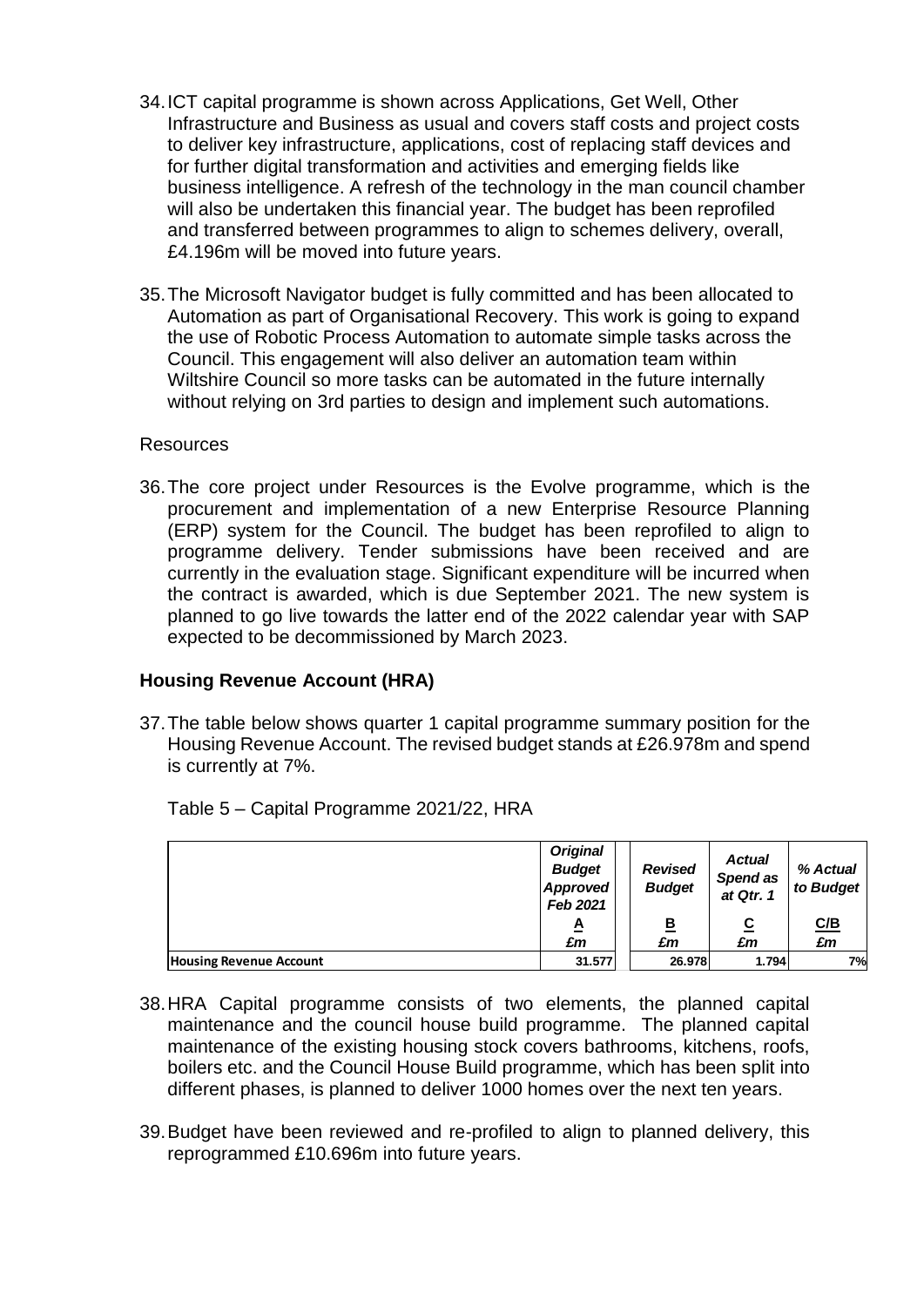- 40.Budget for Refurbishment of Stock has been increased by £0.547m, this is a Business, Energy & Industrial Strategy Grant to provide additional funding towards the HRA HEAT programme.
- 41.Cabinet is asked to approve a reduction in budget for the completed Council House Build programme phase 1 of £0.075m. These schemes have now completed, and the remaining budget is to cover final retentions.

#### **Place and Environment**

42.The table below shows the quarter 1 capital programme summary position for Place and Environment Directorate. The revised budget stands at £79.995m and spend is currently at 7%.

| Table 6 - Capital Programme 2020/21, Place and Environment |  |
|------------------------------------------------------------|--|
|------------------------------------------------------------|--|

|                                        | <b>Original</b><br><b>Budget</b><br>Approved<br>Feb 2021 | <b>Revised</b><br><b>Budget</b> | <b>Actual</b><br>Spend as<br>at Qtr. 1 | % Actual<br>to Budget |
|----------------------------------------|----------------------------------------------------------|---------------------------------|----------------------------------------|-----------------------|
|                                        | A                                                        | <u>B</u>                        | <u>c</u>                               | C/B                   |
|                                        | £m                                                       | £m                              | £m                                     | £m                    |
| Economic Development & Planning        | 11.282                                                   | 24.262                          | $-0.696$                               | $-3%$                 |
| Highways & Environment                 | 27.288                                                   | 34.959                          | 3.833                                  | 11%                   |
| Communities & Neighbourhood            | 26.619                                                   | 20.774                          | 2.737                                  | 13%                   |
| Corporate Director Place & Environment | 65.189                                                   | 79.995                          | 5.874                                  | 7%                    |

Economic Development & Planning

- 43.There are four significant schemes included in the revised 2021/22 programme under Economic Development and Planning the budgets in 2021/22 are Porton Science Park phase two £9.756m and West Ashton Urban Extension Project at £8.784m, Salisbury Future High Street £2.593m and Trowbridge Future High Street £2.157m.
- 44.Porton Science park budget has been increased by £2.150m in line with cabinet report to cover additional fit out costs and secure tenants. The phase two building will provide a combination of innovation space for start-up and small business in the life sciences and digital sectors, conferencing space outside of the secure wire which will be a new feature of the science park as well as Grow On space for growing and larger businesses in science and technology.
- 45.The Council's main building contractor McAvoy started on site at Porton Science Park on the  $2^{nd}$  of August 2021 and the programme is on track to open the second phase building in spring 2022.
- 46.A new grant of £8.784m from Homes England has been added to the programme under CFO powers for the West Ashton Urban Extension scheme. This scheme will unlock 2,200 houses on the site. The grant will be passported to Persimmons upon reaching the relevant milestones. The Housing Infrastructure Funding grant is revolving, which means that it will be repaid to the council by the developer as the new houses are occupied. The council will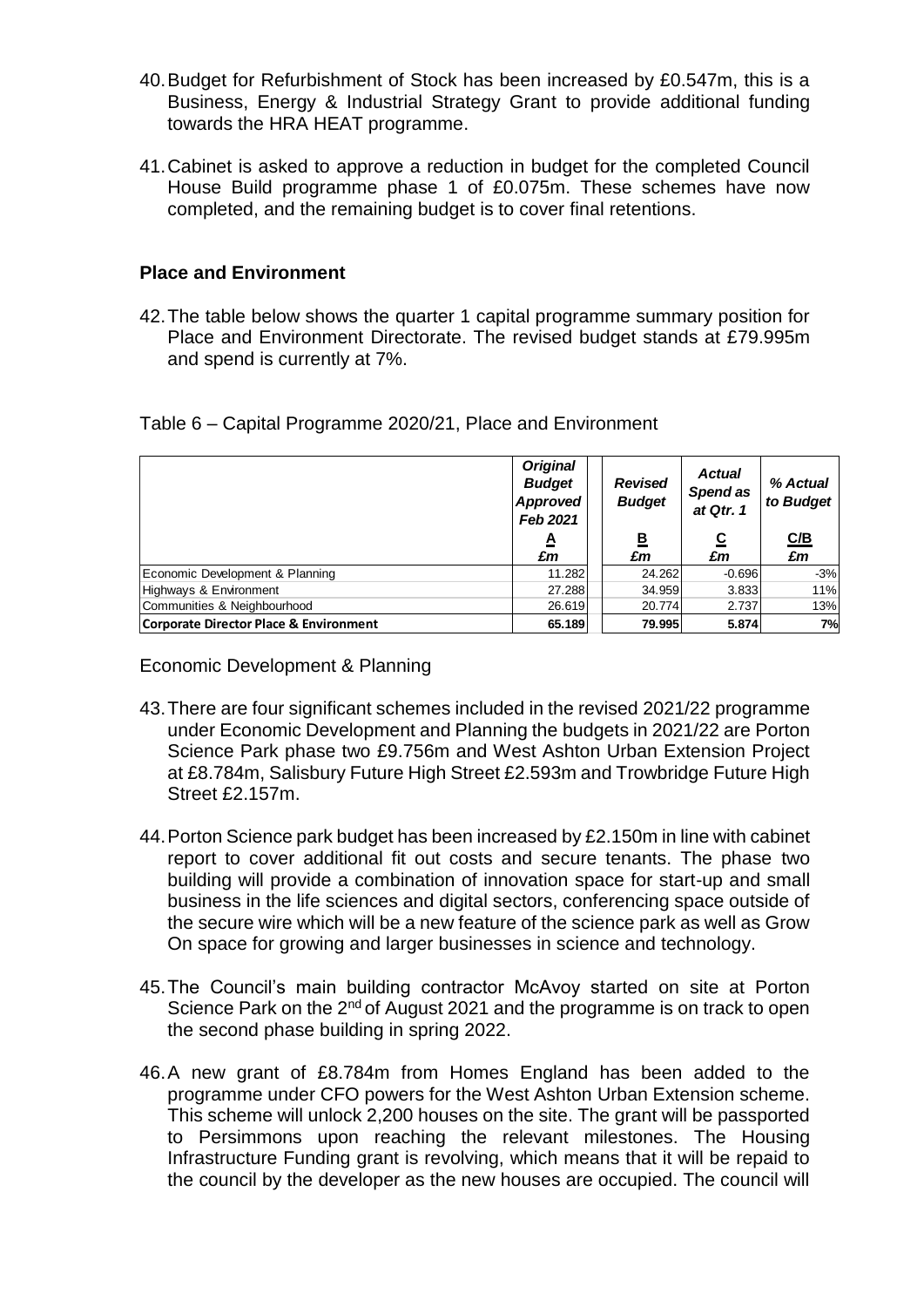agree with Homes England other housing schemes in Wiltshire which have viability issues which the funding can then be reinvested into, accelerating the delivery of further new housing for our communities.

- 47.MHCLG grant funding for future high streets has now been confirmed and agreements entered for Salisbury totalling £9.356m and Trowbridge £16.347m. This has been added to the programme, the impact for 2021/22 is an increase in budget of £3.294m grant and £0.456m private sector funding.
- 48.Salisbury Future High street will focus on the Station Forecourt and Fisherton Street in Salisbury. This will enhance the public realm and improve accessibility to make it easier, safer, and more convenient to travel into the city centre.
- 49.The Trowbridge Future High Streets Fund allocation of £16.347m will be spent across a range of projects aiming to strengthen the sustainability of Trowbridge Town centre by creating a more diverse offer and increasing footfall. Ensuring this long-term sustainability involves maximising the use of some key buildings, bringing vacant retail units back into use, as well as improving connectivity, the public realm and active travel opportunities within the town centre.

#### Highways & Environment

- 50.Highways & Environment covers the major maintenance for Highways including flooding prevention and drainage. Pothole Fund Grant of £9.212m has been added to the capital programme and the Structural maintenance grant has been reduced by £4.624m in line with actual grant allocations for 2021/22.
- 51.The LED project to convert 40,000 streetlights to LED is due to complete in December 2021. The programme is delivering energy and maintenance savings to cover the cost of borrowing for the programme and deliver an additional £0.400m revenue savings.
- 52.The MRN budget is for preparatory work on the A350 Melksham Bypass, A338 Salisbury Junction Improvements, A350 Chippenham Bypass (Ph 4 & 5), and M4 Junction 17 Improvements to prepare the Outline Business Cases (OBC). If the Department of Transport approve the OBCs they will provide further funding to help develop the Full Business Cases.

Communities & Neighbourhood

- 53.Melksham Campus construction started on site in March 2021, budget has been aligned to match programme delivery and £6.858m has been reprogrammed into future financial years. The site is planned to open in Autumn 2022.
- 54.In the Capital Programme an additional £5m (£2m already approved to go through to planning stage) was ringfenced for Melksham House to enable a scheme to come forward to meet the preoccupation condition on Melksham Campus subject to Cabinet approval. A scheme has now been developed that meets this condition and planning has been submitted, this will see the site become a flexible, collaborative building providing community and office space. The additional budget requirements for this scheme is £2.2m, taking the total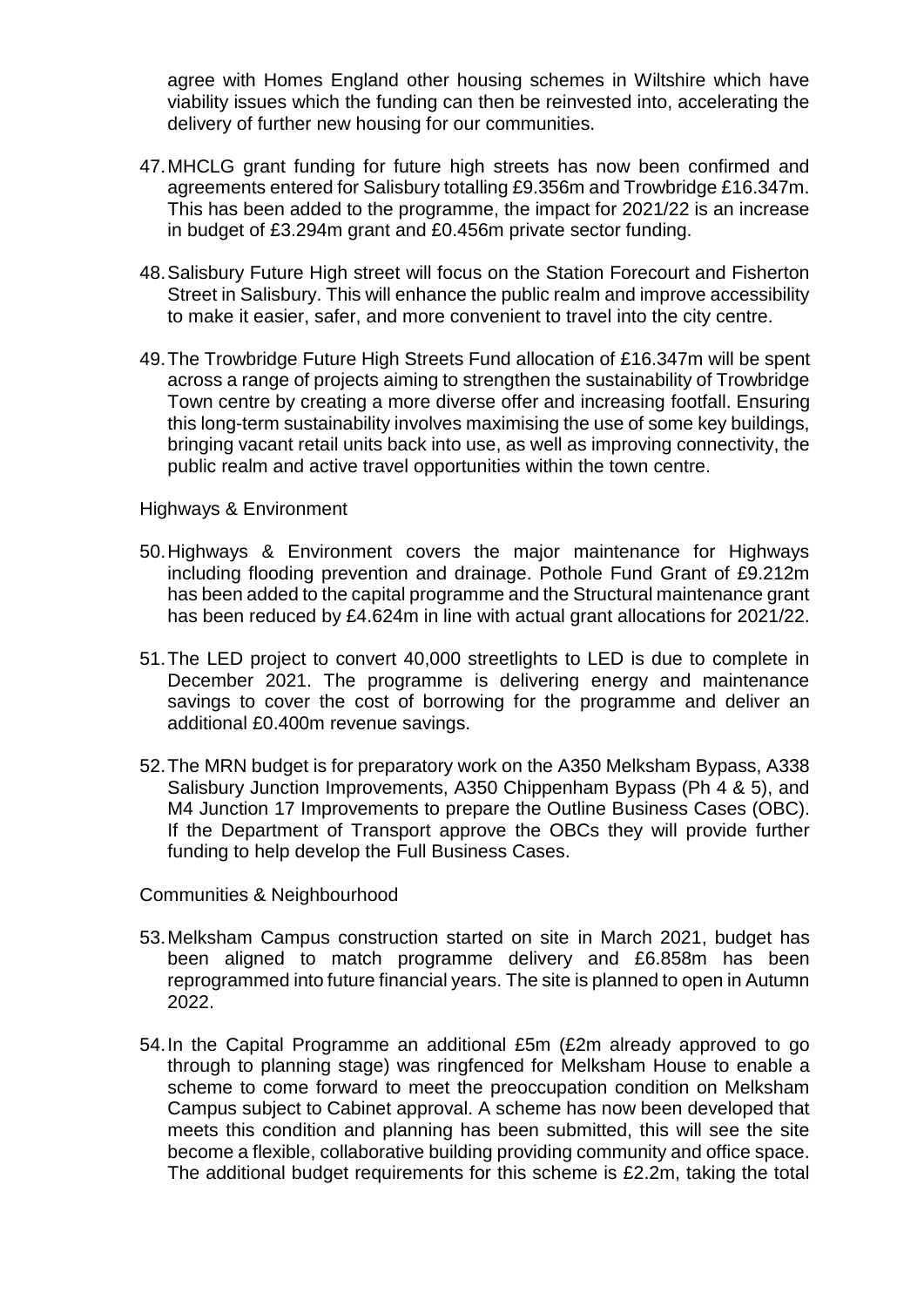budget to £4.2m. Cabinet are asked to approve £2.2m budget from the £5m ringfenced subject to successfully securing £3.3m Levelling Up funding. The balance of the £5m ring-fenced budget, £2.8m can be removed as it is no longer required.

55.Planning has been submitted and if approval is given, demolition would start at the end of year in advance of the access road being constructed which would prevent any further delays to Melksham Campus.

### **Capital Programme 2021/22 Funding**

56.The Capital Programme for 2021/22 has been financed as shown in the table below.

Table 7 – Capital Programme 2021/22 Funding

| <b>Funding</b>                                 | £'m     |
|------------------------------------------------|---------|
| Grants                                         | 72.778  |
| Contributions                                  | 3.073   |
| <b>HRA</b>                                     | 26.432  |
| <b>Capital Receipts</b>                        | 3.238   |
| Borrowing Funded by Revenue Savings in Service | 14.815  |
| Borrowing                                      | 70.192  |
| Stone Circle Capital Loan                      | 34.027  |
| Total Capital Programme 2021/22                | 224.555 |

- 57.The Council bid for and receive Government and third party grants, these come from various departments including Department for Transport, Homes England, Department for Business, Energy and Industrial Strategy, Ministry of Housing, Communities and Local Government and Department for Education.
- 58.In addition to grants, contributions are also used to finance the programme, contributions cover any third party non grant funding for example S106 developer contributions, Community Infrastructure Levy (CIL), contributions from private or public sector organisations.
- 59.The HRA finances its capital programme depending on sources available in that financial year with the aim of minimising borrowing. The new build programme financing has been delegated to the Corporate Director of Resources and the Director of Housing and Commercial. Funding sources are the HRA Revenue and Capital Reserves, Right to Buy receipts, shared ownership receipts, commuted sums, grants, and as a last resort borrowing.
- 60.The General Fund borrowing figure of £70.192m, together with historic Council borrowing, will generate a Minimum Revenue Provision (MRP) charge, which is the amount Councils have to statutorily set aside to repay the debt. For 2021/22 a revenue saving of £1.869m (for MRP and Interest payable) has been reported as a result of the reduction in the 2020/21 capital programme year end position.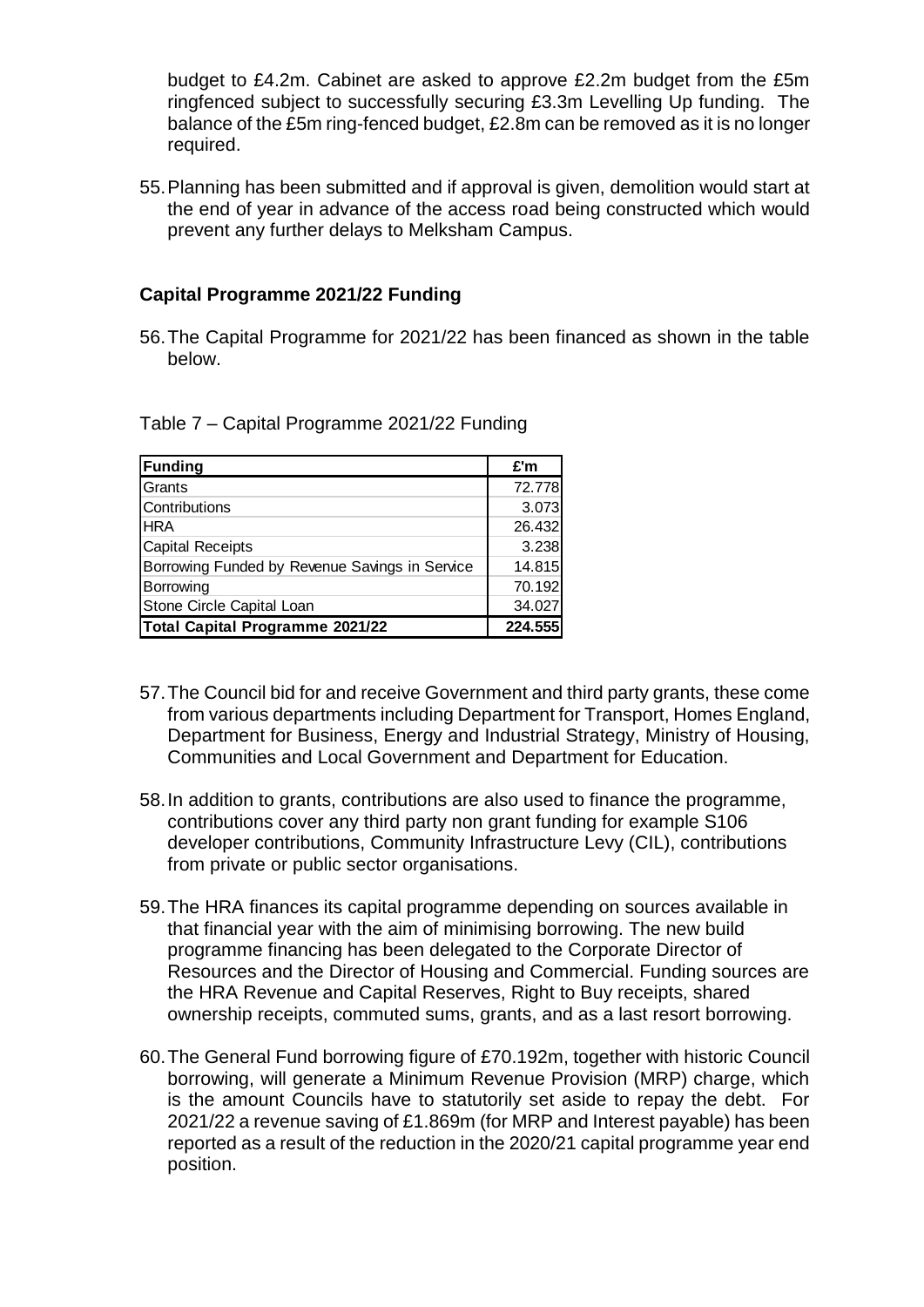- 61. The 2021/22 capital schemes funded by borrowing inform the Financing and Investment Income and Expenditure budget for 2022/23, the programme therefore needs to be deliverable to ensure that revenue budget is not set aside unnecessarily and diverted away from key services. The programme needs to be reviewed to ensure it is robust and achievable, this will be done as part of budget monitoring and the quarter 2 review will be key to informing the 2022/23 budget setting process.
- 62.The Council brought forward into 2021/22 £7.582m of capital receipts and is forecasting to achieve £4.369m receipts from the disposal on assets in 2021/22. £3.238m of capital receipts are planned to be used to finance the capital programme and £6.146m under Capital Receipts flexibilities to fund transformational schemes. This would leave a balance to roll forward to 2022/23 of £2.567m.

## **Overview and Scrutiny Engagement**

63. Regular reports are taken to Overview & Scrutiny relating to the Council's financial position.

# **Safeguarding Implications**

64.None have been identified as arising directly from this report.

# **Public Health Implications**

65.None have been identified as arising directly from this report.

## **Procurement Implications**

66.None have been identified as arising directly from this report.

# **Equalities Impact of the Proposal**

67.None have been identified as arising directly from this report.

## **Environmental and Climate Change Considerations**

68.None have been identified as arising directly from this report.

## **Risks that may arise if the proposed decision and related work is not taken**

69. If the Council fails to take actions to address forecast shortfalls, overspends or increases in its costs it will need to draw on reserves. The level of reserves is limited and a one-off resource that cannot be used as a long-term sustainable strategy for financial stability.

## **Risks that may arise if the proposed decision is taken and actions that will be taken to manage these risks**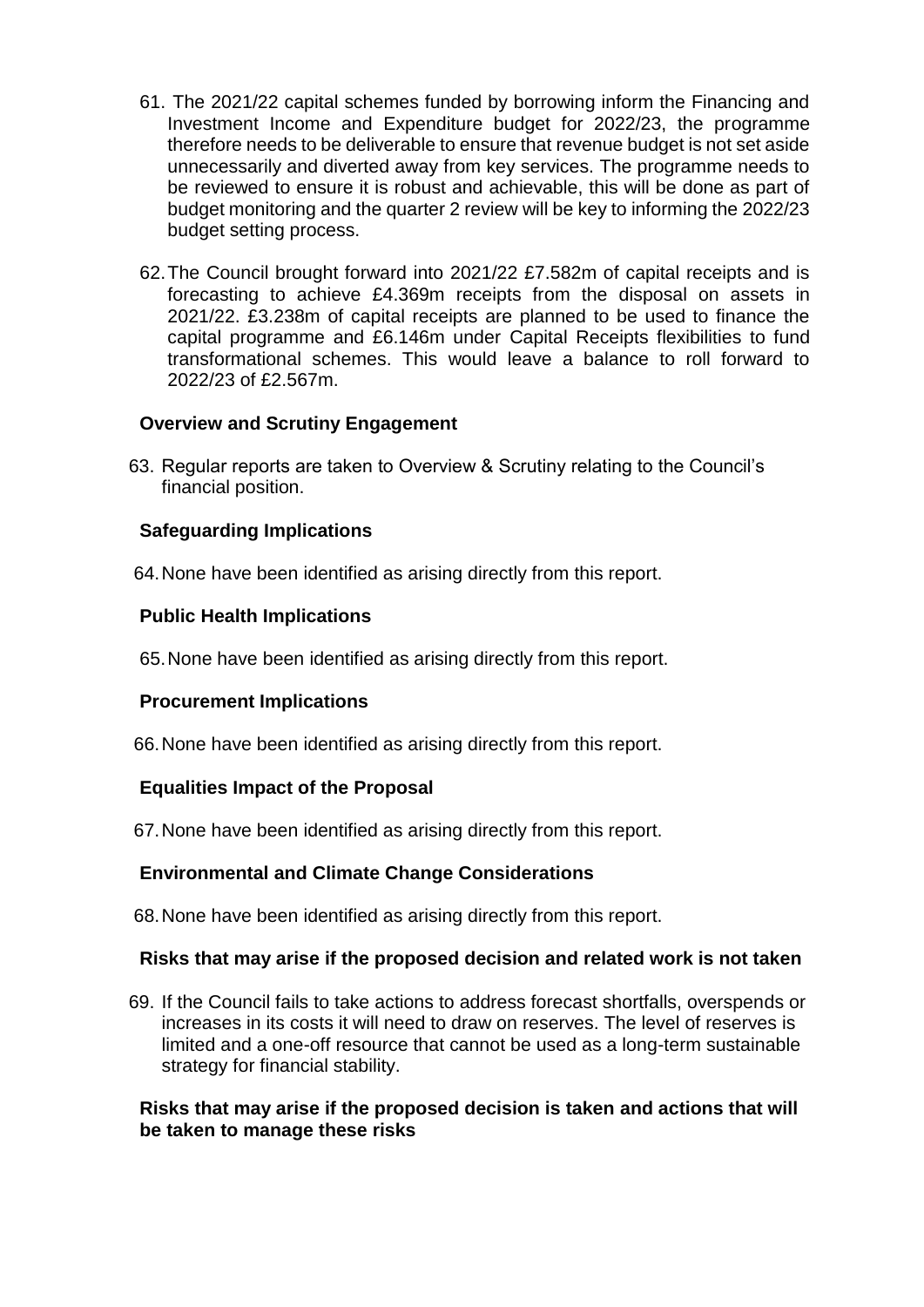70. Ongoing budget monitoring and management, of which this report forms part of the control environment, is a mitigating process to ensure early identification and action is taken.

# **Financial Implications – S151 commentary**

- 71. The financial implications are implicit throughout the report.
- 72. As part of the budget monitoring process reviews are carried out of the likely timing of the delivery of the schemes within the capital programme. As is usual at this time of the year this early review has identified almost £39m of spend that now is forecast in future years as the delivery of some schemes has been assessed in more detail. This review and more specifically the funding of the schemes that have been reprofiled is assessed to ensure the financial impacts on areas such as the revenue budget are identified and included in the council's future budget requirements.
- 73. The delivery of the capital programme is an important focus area of the Cabinet, and therefore the review in quarter 2 will inform with greater confidence the requirements for borrowing and the impact on the budget requirement for 2022/23 as well as the remainder for 2021/22.

## **Legal Implications**

74. None have been identified as arising directly from this report.

# **Workforce Implications**

75. No workforce implications have been identified as arising directly from this report. Ongoing budget monitoring and management, of which this report forms part of the control environment, is a mitigating process to ensure early identification of variances and action is taken so that impacts to the workforce are minimised.

# **Options Considered**

76. Budget monitoring forms part of the financial control environment and it is important to provide reporting on all aspects of financial management and performance to Cabinet and the public, including delivery to plans, variances and risks and impacts.

# **Conclusions**

77. The report supports effective decision making and ensures a sound financial control environment.